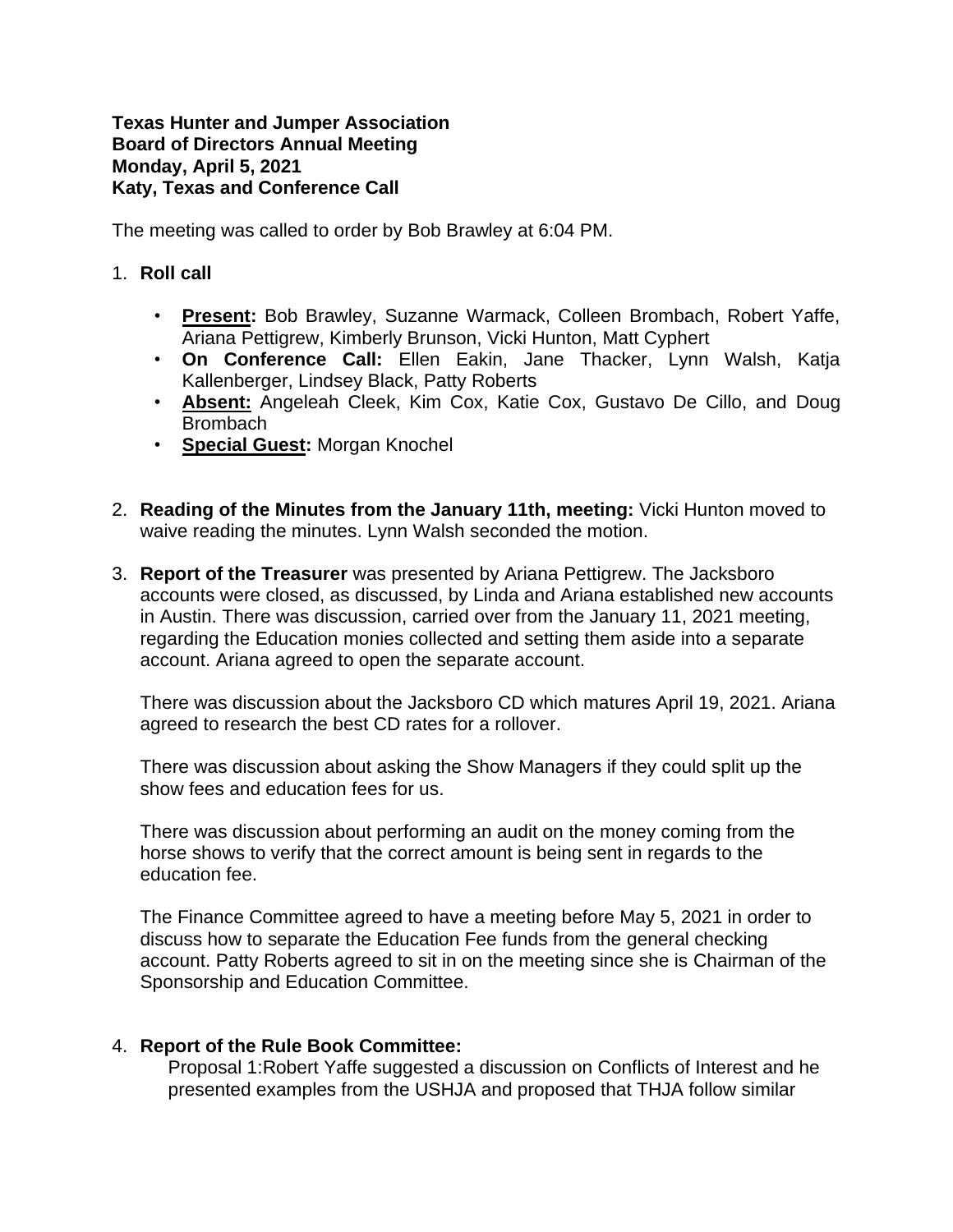guidelines with regards to the composition of the Board of Directors. USHJA COI forms had been circulated prior to the meeting. It was suggested that we endeavor to have a mix of Amateurs, Trainers, and Show Managers on the Board. There was discussion about existing family members on the Board and about allowing them to remain and roll off as their respective terms expire.

Additionally, Gayle suggested including some editorial in THJA News about what the Board service entails. She and Suzanne agreed to collaborate on an article for the upcoming issue

Ariana proposed that any existing board members that have a conflict of interest just abstain from voting. She said that in her experience, this has worked very well for other boards she has been involved in.

We will revisit this proposal when the Rule Book Committee meets next on April 26, 2021.

.

Proposal 2: Chapters 4 and 7 of the THJA Rule Book regarding the THJA Medal Finals were discussed with regards to specs for ages, fence heights, and qualifying dates. There was discussion about a Rider Rule with a three show minimum for eligibility. The rider must compete and place in a minimum of three THJA recognized shows and place. There was discussion about Junior Eq 14 & Under and Children's Eq both being at 3'.

There was discussion about the need for matching USHJA for Zone finals. Colleen mentioned that she had previously tried to contact USHJA in regards to this issue but it was never resolved. Colleen will send further information on this matter to Patty Roberts who offered to bring the issue up with the USHJA Zone Committee. Cross entry between Junior Equitation 14 & Under and Children's Eq was also discussed. Vicki Hunton moved to accept the language put forth. Colleen Brombach seconded the motion. All were in favor.

Bob Brawley proposed dividing the Rule Book into three sections for review purposes and he assigned small groups to each section.

Group 1: Chapter 1 (Stephen Lang and Katja Kallenberger) Group 2: Chapter 2 (Jane Thacker and Gayle O'Rear) Group 3: Chapter 3 - 8 (Colleen Brombach, Jerry Converse, Lynn Walsh, and Matt Cyphert)

Bob Brawley suggested a 21 day turnaround on these sectional reviews and suggested edits or corrections be brought forth at that time. The Rules Committee agreed to meet on April 26, 2021 to go over any edits, corrections, and additions to the current rule book.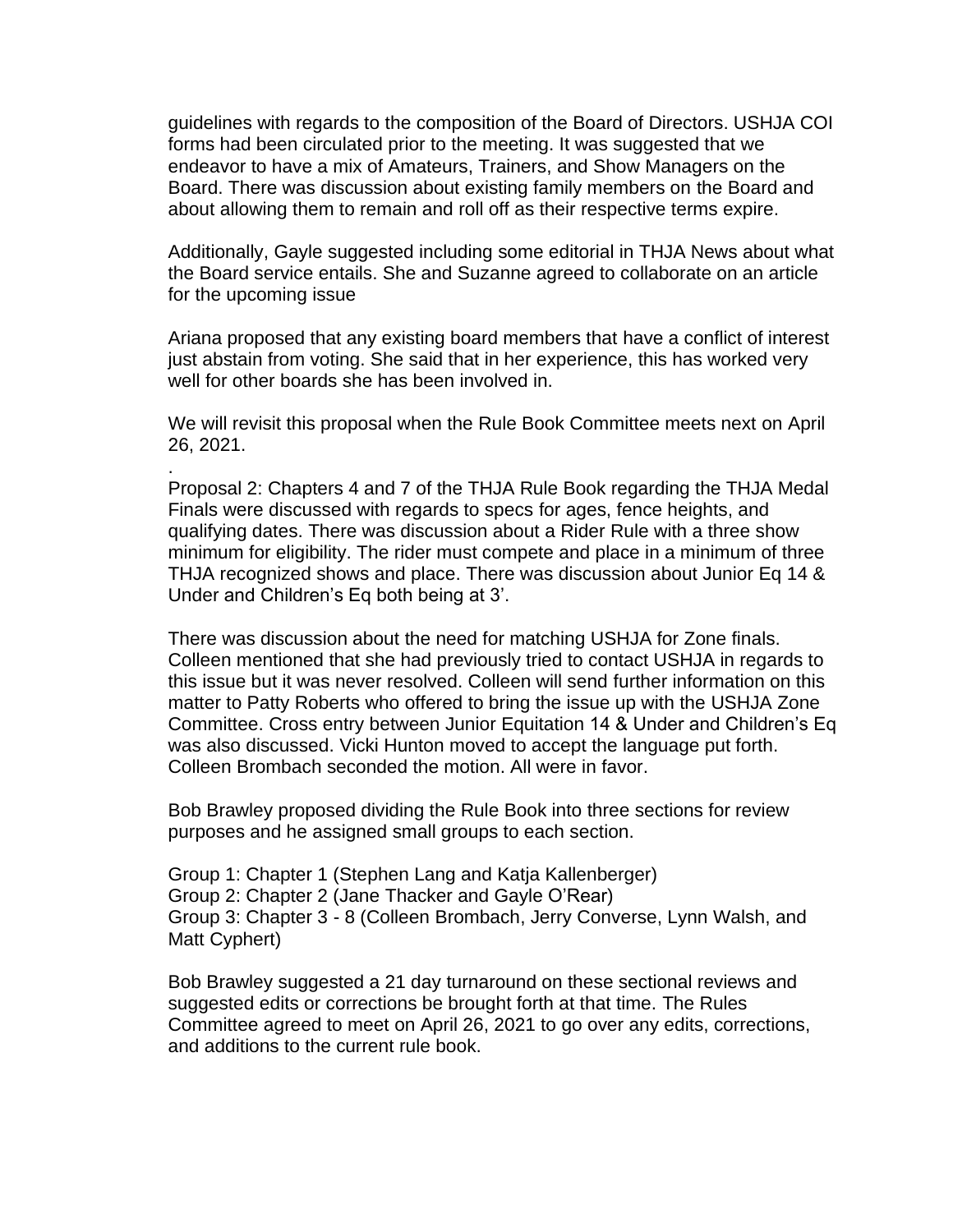Bob Brawley will review the last three years of minutes to make sure no rules that had previously been voted in have been missed.

## 5. **Report of the Nominating Committee:**

After a brief discussion about filling the Secretary position, there was not much else to report as the committees and positions had been established in the January 11, 2021 meeting so the board moved on.

The following Directors whose terms expire at the end of 2021 agreed to remain on the Board: 1C Suzanne Warmack, 4S Robert Yaffe, 7N Katja Kallenberger, 10Al Matt Cyphert, 13AL Vicki Hunton, 16AL Ellen Eakin, 19AL Jane Thacker

- 6. **Report of the Prize List Committee:** Gayle O'Rear discussed Prize List review. There were no issues in particular. She and Vicki Hunton agreed to visit by phone after Pin Oak.
- 7. **Report of the Show Standards Committee:** Colleen Brombach reported that there was nothing new to report.
- 8. **Report of the Sponsorship/Education Committee:** There was discussion about Scholarship applications for 2021. Patty asked if the applications could be included in the THJA Newsletter. Suzanne Warmack agreed to publish the application. There was also discussion of posting laminated flyers about the scholarships ringside. All agreed this would be helpful.

There was discussion about how the scholarship awards should be issued. One of the scholarship recipients from last year received a check issued in her name but her school would not accept it and apply it to her account. The check needed to be sent directly to the school. Patty Roberts agreed to look into the best way to issue the scholarship awards in the future. No date was set for follow up.

- 9. **Report of the Web Site and Information Systems:** Robert reiterated that all minutes are on our web site. He also discussed how the new retroactive Points rule has helped increase membership. Membership is up by over 100 members from the same time last year.
- 10.**Report on USEF and USHJA News:** Lynn Walsh stated that there was not much to report at the moment other than the COVID protocols are working and helping keep shows open. There was brief discussion about the WEC facility.
- 11.**Report of the Membership Committee:** Vicki suggested setting up an online store with THJA Branded merchandise. There was brief positive discussion. Vicki agreed to research some options for us to re-visit later.